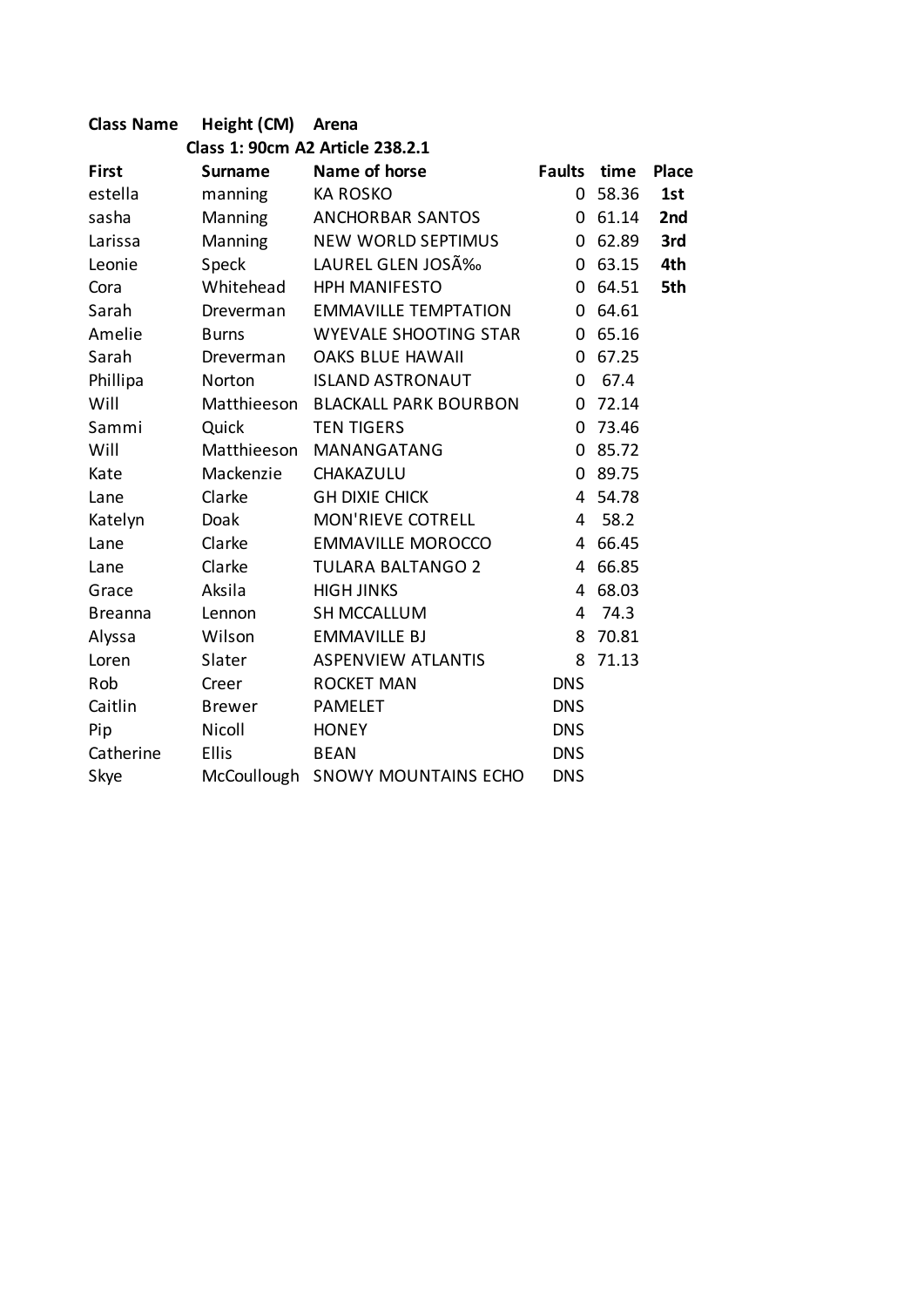## **Class 2: 1m AM7 Article 245.3**

| <b>First</b>   | <b>Surname</b> | Name of horse                | <b>Faults</b> | time  | <b>Place Time</b> |         | <b>Place</b> |
|----------------|----------------|------------------------------|---------------|-------|-------------------|---------|--------------|
| Joy            | Collins        | <b>OLD RED</b>               | 0             | 66.9  |                   | 042.31  | 1st          |
| Amy            | Aksila         | <b>SWITCH IT UP</b>          | 0             | 62.65 |                   | 042.85  | 2nd          |
| Phillipa       | Norton         | <b>ISLAND ASTRONAUT</b>      | 0             | 68.81 | 0                 | 43.9    | 3rd          |
| Sarah          | Dreverman      | <b>EMMAVILLE SILVERTON</b>   | 0             | 70.93 | 0                 | 44.78   | 4th          |
| Olivia         | Emmert         | <b>EMMAVILLE TIA MARIA</b>   | 0             | 66.37 | $\mathbf{0}$      | 45.06   | 5th          |
| Sarah          | Dreverman      | <b>TULARA FORRIE</b>         | 0             | 71.43 | 0                 | 45.21   |              |
| Sammi          | Quick          | <b>TEN TIGERS</b>            | 0             | 71.03 | 0                 | 46.06   |              |
| Holly          | Pulford        | <b>MASTER SPOOK</b>          | 0             | 64.71 | 0                 | 46.37   |              |
| Alyssa         | Hughes         | <b>EMMAVILLE PINE</b>        | 0             | 68.37 | 0                 | 58.5    |              |
| Lane           | Clarke         | <b>EMMAVILLE AMIGO</b>       | 0             | 71.31 |                   | 4 44.84 |              |
| sasha          | Manning        | ANCHORBAR SANTOS             | 0             | 63.4  | 4                 | 46.37   |              |
| Sarah          | Dreverman      | <b>EMMAVILLE TEMPTATION</b>  | 0             | 69.59 |                   | 8 49.28 |              |
| estella        | manning        | <b>KA ROSKO</b>              | 4             | 64.84 |                   |         |              |
| Larissa        | Manning        | <b>NEW WORLD SEPTIMUS</b>    | 4             | 66.15 |                   |         |              |
| Leonie         | Speck          | LAUREL GLEN JOSÉ             | 4             | 66.68 |                   |         |              |
| Will           | Matthieeson    | <b>BLACKALL PARK BOURBON</b> | 4             | 71.28 |                   |         |              |
| Kate           | Mackenzie      | CHAKAZULU                    | 4             | 82.71 |                   |         |              |
| Lane           | Clarke         | <b>TULARA BALTANGO 2</b>     | 8             | 71.06 |                   |         |              |
| Lane           | Clarke         | <b>EMMAVILLE MOROCCO</b>     | 8             | 71.15 |                   |         |              |
| Cora           | Whitehead      | <b>HPH MANIFESTO</b>         | 8             | 75.84 |                   |         |              |
| Tori           | Doak           | <b>MON'RIEVE COTRELL</b>     | 8             | 76.87 |                   |         |              |
| Larissa        | Manning        | <b>KENLOCK SUPER WARRIOR</b> | 8             | 78.34 |                   |         |              |
| Grace          | Aksila         | <b>HIGH JINKS</b>            | 18            | 109.8 |                   |         |              |
| Alyssa         | Wilson         | <b>EMMAVILLE BJ</b>          | 25            | 103.2 |                   |         |              |
| Loren          | Slater         | <b>ASPENVIEW ATLANTIS</b>    | Elm           |       |                   |         |              |
| <b>Breanna</b> | Lennon         | <b>SH MCCALLUM</b>           | Elm           |       |                   |         |              |
| Caitlin        | <b>Brewer</b>  | <b>JB LITTLE GUN</b>         | <b>DNS</b>    |       |                   |         |              |
| Rob            | Creer          | <b>ROCKET MAN</b>            | <b>DNS</b>    |       |                   |         |              |
| Pip            | Nicoll         | <b>HONEY</b>                 | <b>DNS</b>    |       |                   |         |              |
| Catherine      | <b>Ellis</b>   | <b>BEAN</b>                  | <b>DNS</b>    |       |                   |         |              |
| Skye           | McCoullough    | <b>SNOWY MOUNTAINS ECHO</b>  | <b>DNS</b>    |       |                   |         |              |
| Caitlin        | <b>Brewer</b>  | <b>PAMELET</b>               | <b>DNS</b>    |       |                   |         |              |
| Will           | Matthieeson    | MANANGATANG                  | <b>DNS</b>    |       |                   |         |              |
| Kylie          | Cooley         | <b>WALLAROO VIVA</b>         | <b>DNS</b>    |       |                   |         |              |
|                |                |                              |               |       |                   |         |              |